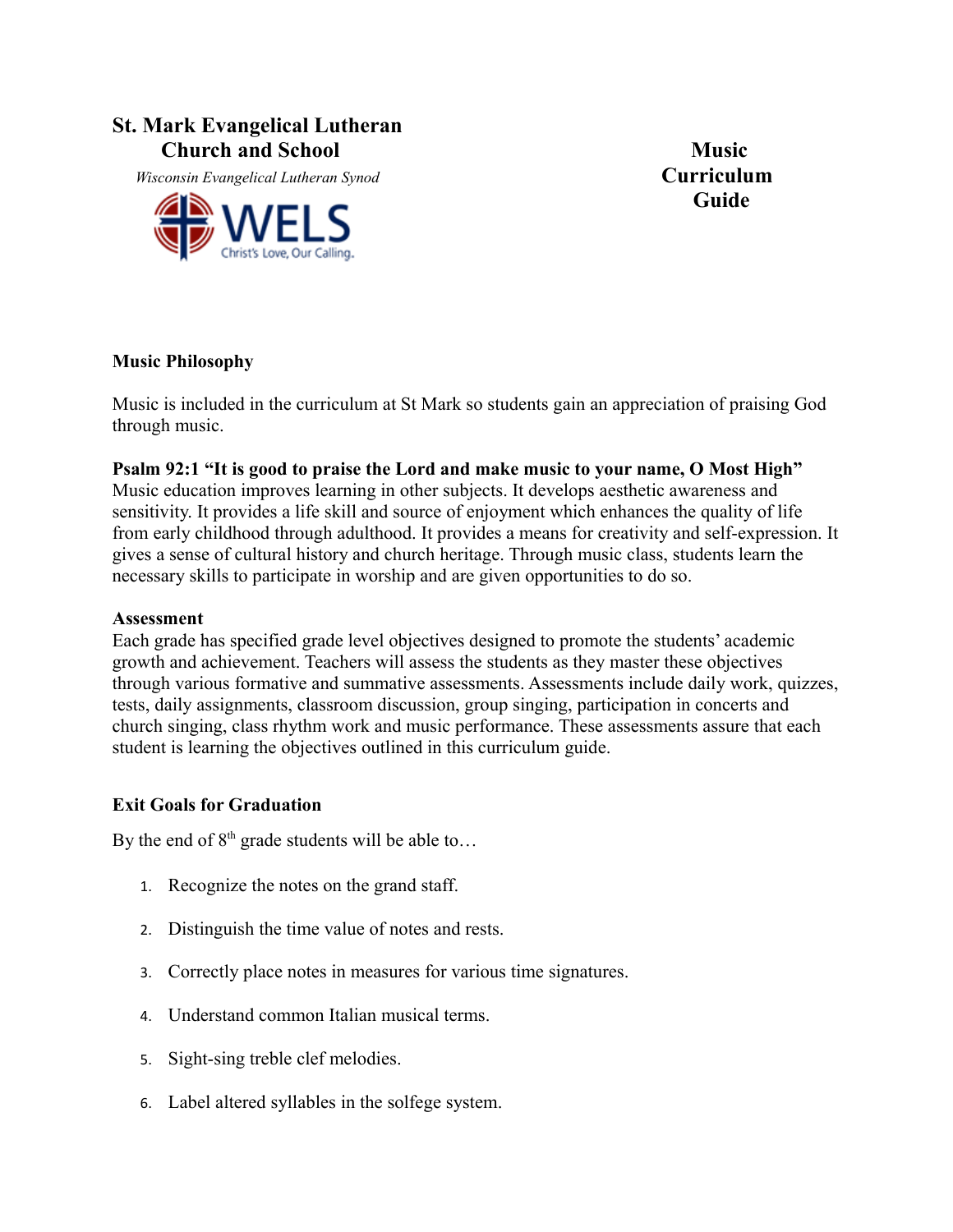- 7. Recognize musical intervals.
- 8. Appreciate music from different eras of music.
- 9. Recognize the composition of major musical works.
- 10. Understand the Lutheran liturgies and seasons of the church year.
- 11. Sing in a choral setting, both unison and in harmony.
- 12. Use music as a means to glorify God.

## Preschool Objectives

#### **Knowledge Objectives:**

1. Students will experience developmentally appropriate music activities that involve the whole child's desire for language and communication, the body's need for movement, the brain's attention to patterns, the voice's response to sounds, and the eye-hand coordination associated with playing musical instruments.

2. Students will strengthen skills in spoken language, phonological processing, and comprehension as they sing, listen to, and read lyrics in print and rebus format.

3. Students will internalize academic, social and Biblical content through the melodic and rhythmic patterns music offers.

4. Students will recognize that people learn in a variety of different ways with music offering a successful tool for auditory learners.

#### **Attitude/Belief Objectives:**

1. Students will value music as a means to worship God, as well as to offer him prayer, praise, and thanks.

2. Students will appreciate that music serves as an avenue through which songs, rhymes, and dances can be passed down from one generation to another.

3. Students will understand that music is a creative experience which involves expression of feelings and is useful means for expressing themselves and an appropriate way to release their emotions.

4. Students will recognize music as an interactive activity to be explored and enjoyed with their families, friends, communities and world.

#### **Skill/Behavior Objectives:**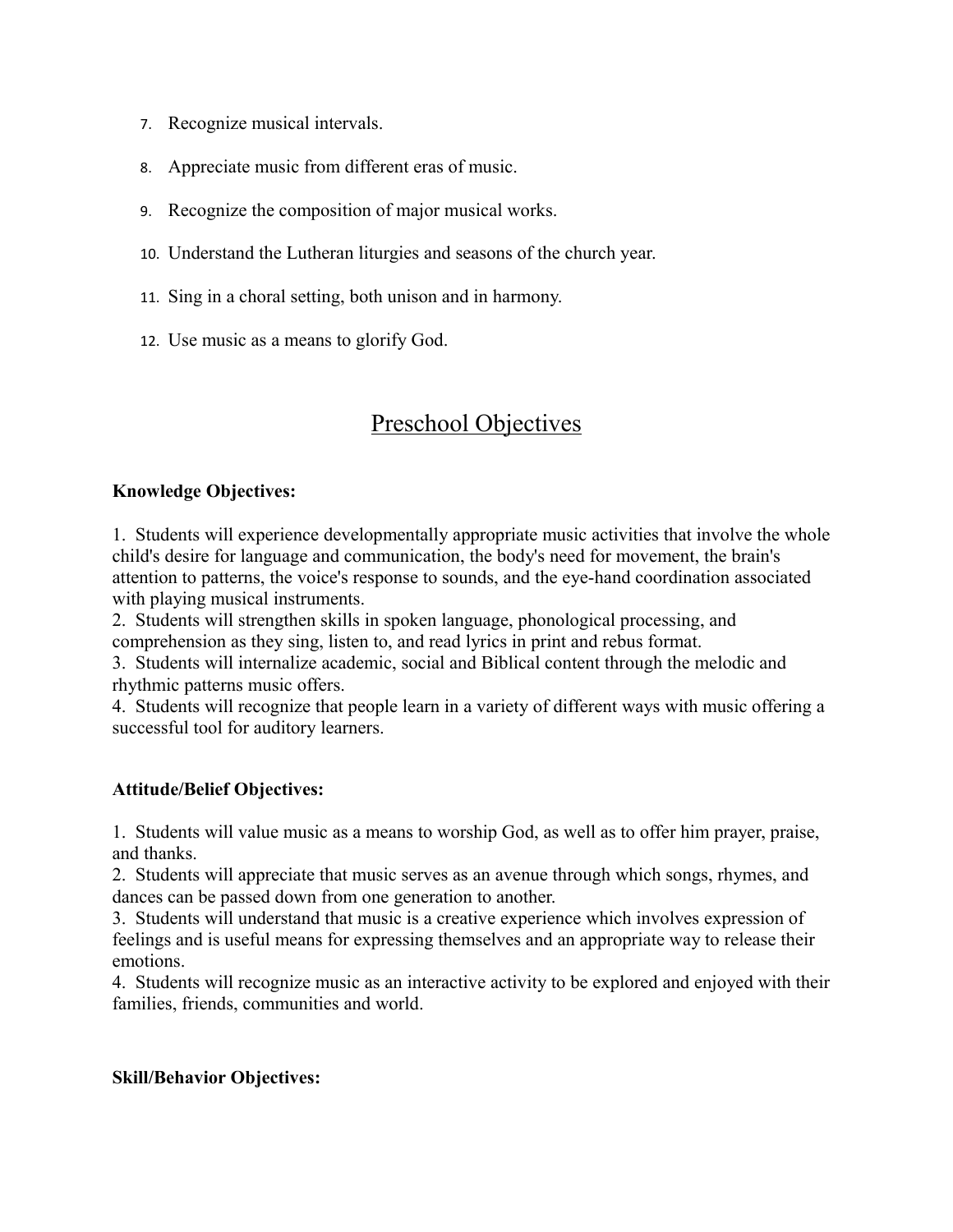1. Students will understand that music is often a social and spatial activity and will demonstrate appropriate self-control of their voice and body.

2. Students will discover the rhythmic qualities of music and demonstrate their developing abilities through a variety of simple instruments, props and body movements.

3. Students will strengthen fine and gross motor skills and coordination necessary in physical development as well as benefiting their development across the academic curricula.

4. Students will sharpen listening skills essential in social growth and academic achievement.

5. Students will develop essential social and emotional skills necessary in school readiness, including their ability to self-regulate and relate to others.

6. Students will experience activities that encourage freedom within a fun and safe environment and serve to spark their creativity and inspiration.

7. Students will build confidence and self-esteem as they participate in performances with and for others in concerts, church services and other small group opportunities.

# Kindergarten Objectives

## **Knowledge Objectives**

- 1. The learner will know that the voice can produce several types of speaking sounds as well as singing sounds.
- 2. The learner will know that musical sounds may be soft or loud.
- 3. The learner will know that music consists of sound or silence, and that duration may be long or short. (rhythm)
- 4. The learner will know that music moves to a steady beat.
- 5. The learner will know that music can be fast or slow and the music can get faster or slower. (tempo)
- 6. The learner will be able to tell whether two musical selections are the same or different.
- 7. The learner will know that musical sounds may be high or low and make comparisons between sounds.
- 8. The learner will know that two rhythm patterns may be either the same or different.
- 9. The learner will know that different instruments have different timbres such as jungle (ring), bang (boom), tap (click-clack), and shake (rattle, swish)
- 10. The learner will know that worshipping God involves hearing God's word, praying to God, and singing to God.

## **Skill Objectives**

- 1. The learner will be able to use his or her voice to produce several types of speaking sounds. (Whispering, singing, speaking, and shouting)
- 2. The child will produce sounds that are either soft or loud and distinguish between them.
- 3. The child will use clapping patterns to make long and short rhythms.
- 4. The child will use clapping, tapping or an instrument to keep a steady beat while singing or talking.
- 5. The child will produce music that has either a fast or slow motion and then make it faster or slower.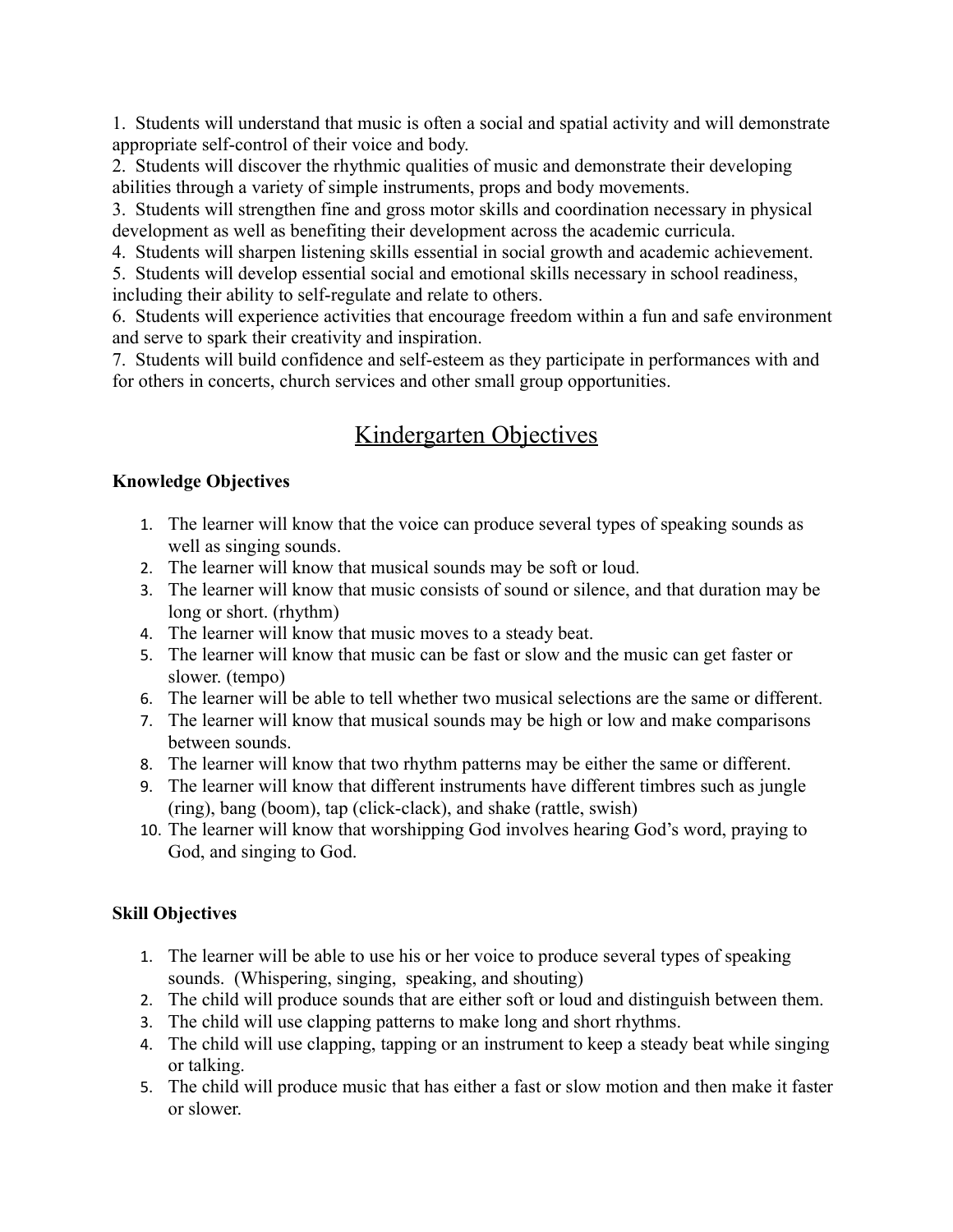- 6. The child will create music or sounds that are the same and different.
- 7. The child will be able to create musical sounds that are higher or lower when compared to a given sound.
- 8. The child will produce rhythm patterns that are either the same or different. (using clapping or any body movements and instruments)
- 9. The child will use a variety of instruments to make different sounds and compare the differences in the sounds they make.
- 10. The child will sing God's praises daily.

## **Attitude Objectives**

- 1. The child will develop an appreciation of many different forms of music.
- 2. The child will understand that worshipping God can be done through song.

# 1<sup>st</sup>-2<sup>nd</sup> Grade Objectives

#### **Knowledge Objectives:**

- 1. The children will learn that music has beats, that the beats are arranged in groups of two, three, or four, also that each group is called a measure.
- 2. The children will recognize and read music having half notes, quarter notes, and eighth notes, as well as rests.
- 3. The children will be able to distinguish between rhythmic patterns that are the same and different.
- 4. The children will be able to identify melodic movements of: moving up, moving down, and staying the same.
- 5. The children will be able to distinguish between even and uneven rhythm patterns.
- 6. The children will recognize the tonal relationship between the so-la-mi syllables and will be able to read and use those symbols.
- 7. The children will recognize that melodies have phrases, which can be either the same or different.
- 8. The children will be able to identify the four families of instruments and instrumental color through both auditory and visual clues.
- 9. The children will recognize that music can be fast or slow and that music can become faster or slower.
- 10. The children will recognize that music can be loud or soft and that music can become louder or softer.
- 11. The children will learn that the church year is a celebration of the events of Jesus' life and will learn many songs to use for worship.

## **Skill Objectives:**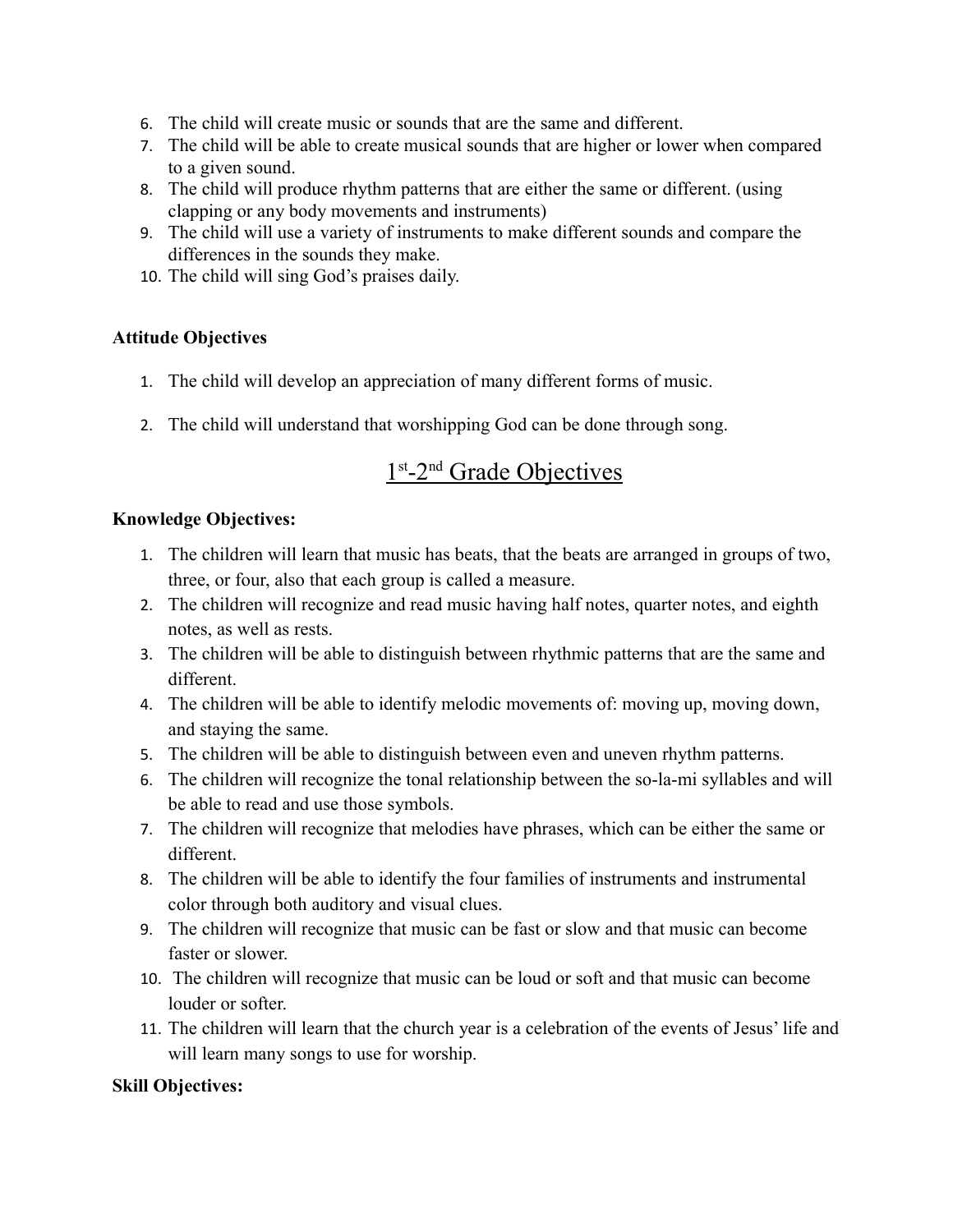- 1. The children will recognize a measure of music on their papers and be able to count how many beats are in that measure.
- 2. The children will play games with flash cards to be able to tell what type of note is on their card.
- 3. The children will use the rhythm instruments to listen to a pattern that the teacher does and then to repeat it on their instrument.
- 4. When we learn our hymns the children will hear how the melody moves up or down and also how the phrases of the music vary or are the same.
- 5. The children will be able to hear and see how the music changes by reading and singing using the Kodaly charts.
- 6. The children will use posters and some instruments to learn the instrument families.
- 7. The will practice singing a song with both fast and slow tempos and also sing it with loud and soft dynamics.
- 8. The children will learn why the hymns are grouped in certain categories in our hymnal and how they follow our church year.

## **Attitude Objectives:**

- 1. The children will appreciate the fact that learning, singing, and playing music are wonderful ways to praise God.
- 2. The children will see that using music is a gift from God.
- 3. The children will appreciate the beauty and value of our hymns and worship services.

# 3<sup>rd</sup>-4<sup>th</sup> Grade Objectives

## **Knowledge Objectives**

The student will...

- 1. Recognize, read and perform music having the following note values; the half note and half rest, the quarter note and quarter rest, the eighth note and eighth rest, and the sixteenth note and the sixteenth rest.
- 2. Recognize, read and perform music having dotted notes. The student will be able to interpret time signature.
- 3. Improve his or her ability to sing, with respect to their posture and breathing.
- 4. Recognize that music can be loud or moderately loud, soft or moderately soft, and that it can gradually become louder or softer.
- 5. Know and be able to apply some Italian terms and symbols that relate to dynamics.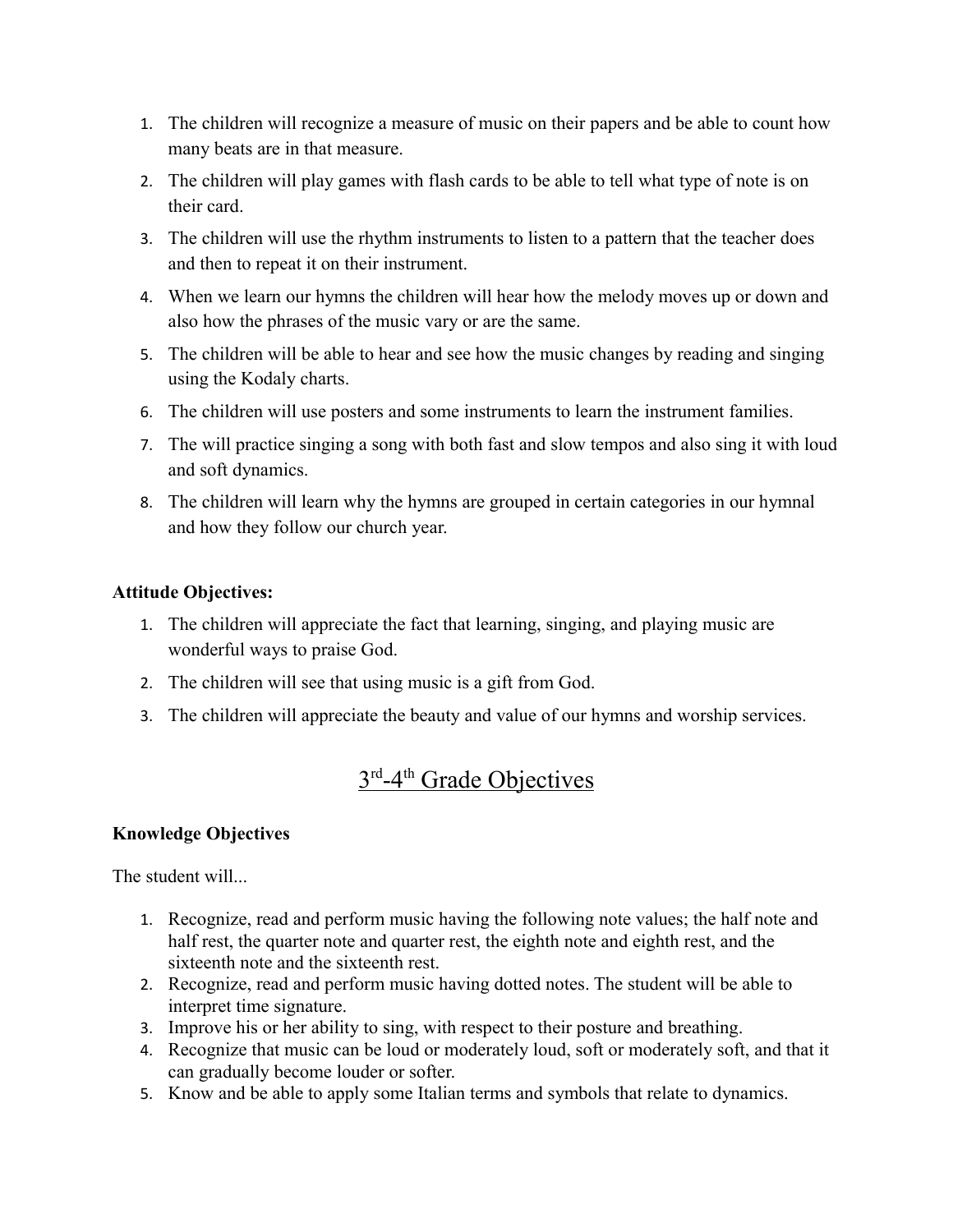- 6. Know that there are many tempos at which music can be performed.
- 7. Know and be able to apply some Italian terms that relate to tempo.
- 8. Gain competence in reading and playing songs orchestrated for the recorder.

#### **Skill Objectives:**

The student will...

- 1. Be able to play and sing music that has different note value and beats.
- 2. Observe and interpret songs with different time signatures
- 3. Sit correctly when singing or playing their recorders.
- 4. Perform music with the correct dynamics.
- 5. Follow the correct tempo of the music that is played.
- 6. Correctly play the notes on their recorders.

#### **Attitude Objectives:**

The student will…

- 1. Recognize music and the ability to make music as gifts from God.
- 2. Become familiar with many types of music.
- 3. Sing independently and with others to the best of their abilities.
- 4. Play recorders with ease and enjoyment.

# 5<sup>th</sup>-6<sup>th</sup> Grade Objectives

#### **Knowledge Objectives**

- 1. Students will learn individual orchestral instruments.
- 2. Students will learn dictionary of Music terms I.
- 3. Students will learn repeated signs
- 4. Students will learn two & three part vocal settings.
- 5. Students will learn the composers Bach, Pachelbel, Mozart, Chopin
- 6. Students will learn the background of songs/hymns such as:
	- a. Song of Simeon
	- b. Thank the Lord
	- c. Oh, taste and see
	- d. Let My Prayer Rise before you
	- e. Song of Mary
	- f. Luther's Catechism Hymns
	- g. The Common Service
	- h. Service of the Word and Sacrament
	- i. Evening Prayer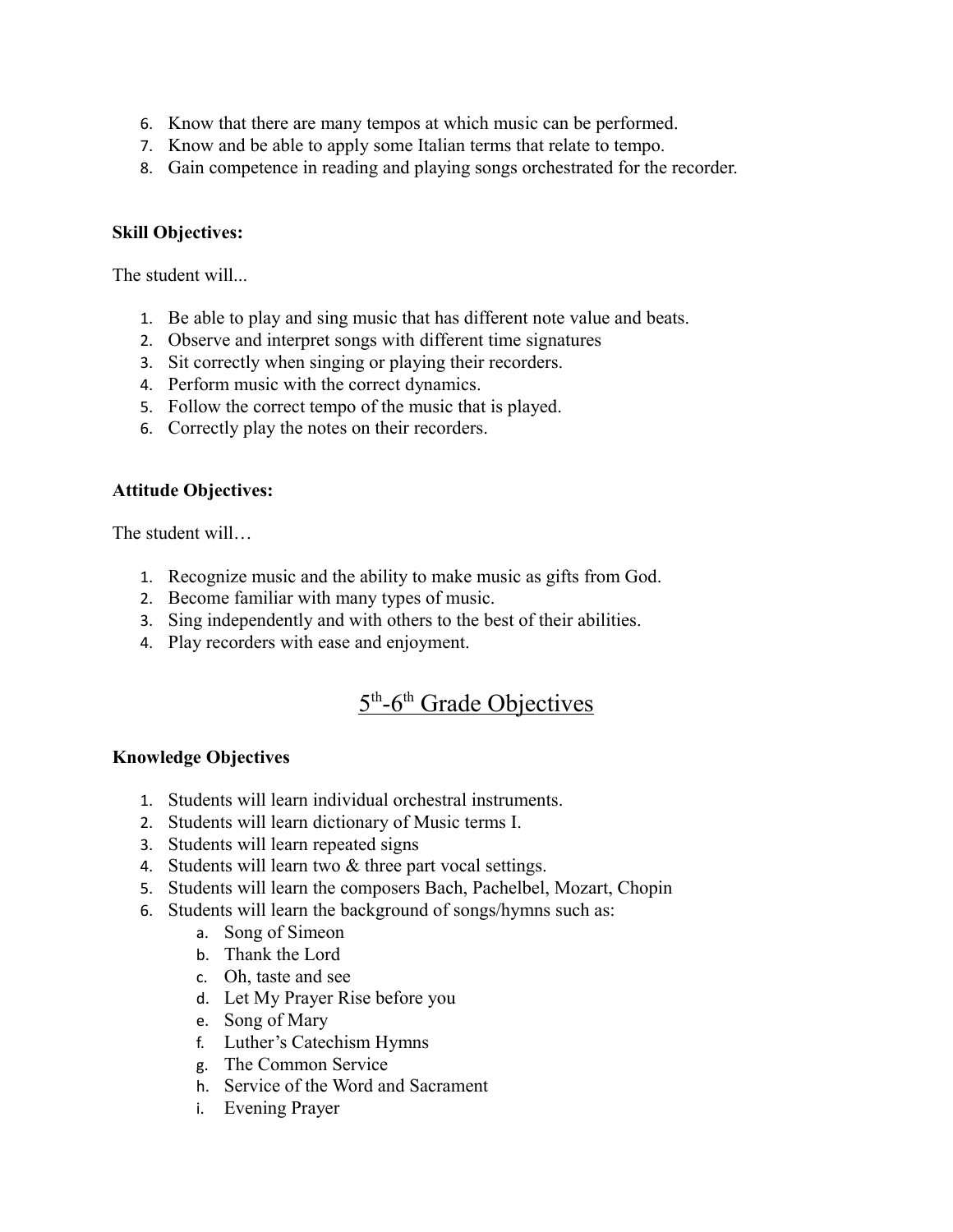## **Attitude/Beliefs Objectives**

- 1. Students will recognize music and the ability to make music as gifts from God.
- 2. Students will use music to God's glory and in his service.
- 3. Students will understand use music in worship.
- 4. Students will know and value the heritage of Lutheran church music.
- 5. Students will sing independently and with others, to the best of their abilities.
- 6. Students will read music notation and use music vocabulary.
- 7. Students will listen to music with understanding.
- 8. Students will express musical ideas by playing common classroom instruments by moving music, and by creating music.
- 9. Students will understand basic concepts of pitch, rhythm, harmony, form, dynamics, tempo, and timbre.
- 10. Students will become familiar with many types of music.

#### **Skill/Behavioral Objectives**

- 1. Students will learn different syllables: do-re-mi-fa-so-la-ti-do, fi
- 2. Students will singing with enunciation.
- 3. Students will learn major scales.
- 4. Students will learn octaves.
- 5. Students will learn resonant tone production.
- 6. Students will learn additional note & rest values.
- 7. Students will learn ties and triplets.

## 7<sup>th</sup>-8<sup>th</sup> Grade Objectives

## **Knowledge Objectives**

Students will…

- 1. Recognize treble and bass clef signs
- 2. Names of lines and spaces on the staff
- 3. Determine the key of a piece of music by using the key signature
- 4. Explain the placement of *fi, si, and te* in a musical setting
- 5. Define musical terms and their importance to written music
- 6. Read time signatures and their meaning
- 7. List the musical eras in order and characteristics of the era
- 8. List different genres of music
- 9. List the seasons of the church year in order
- 10. Explain different types of church symbols and their meanings

## **Skill Objectives**